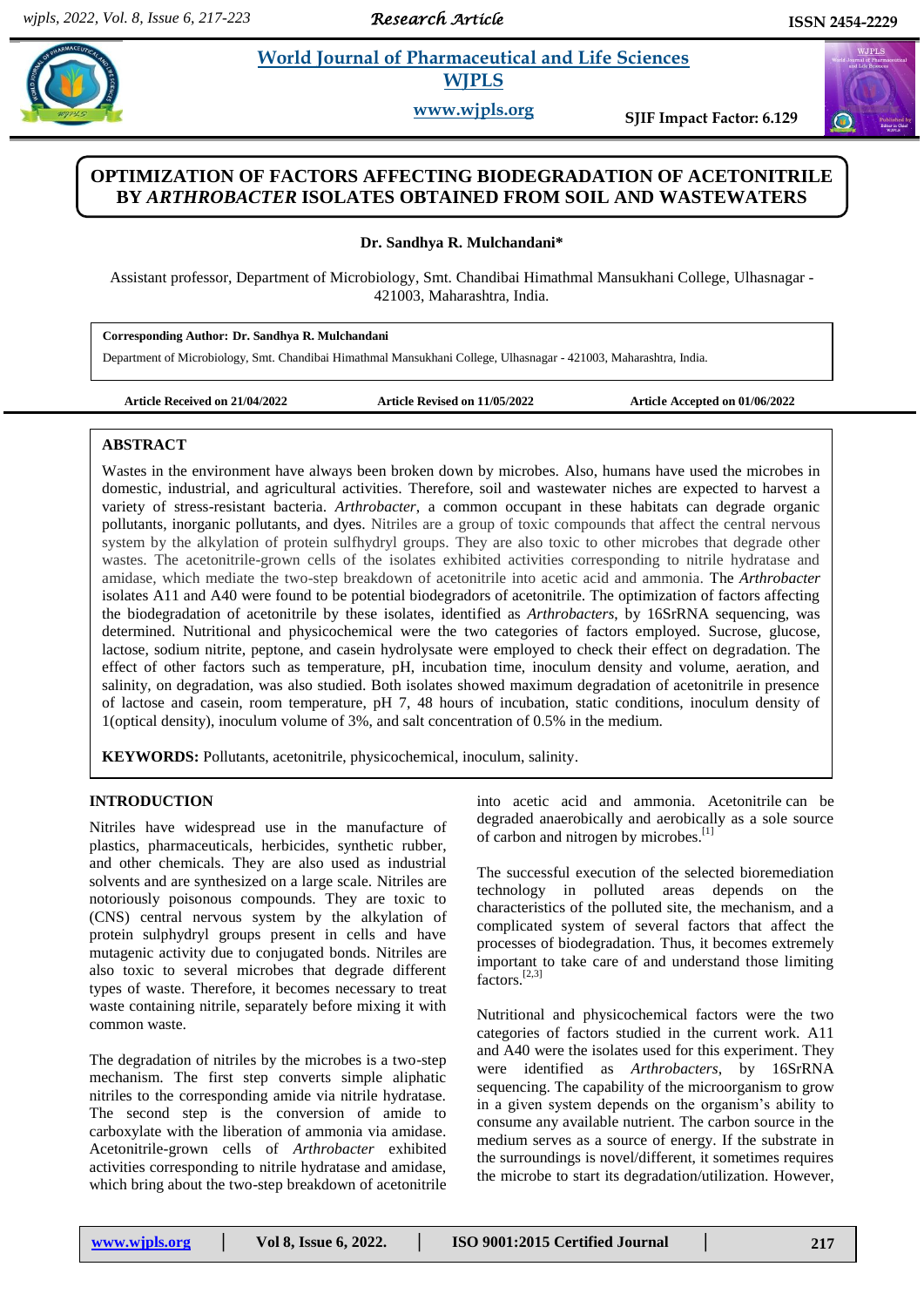the presence of an easily degradable carbon source in the medium initiates metabolism and simultaneously cometabolizes the novel substrate/pollutant. It could affect the degradation also.<sup>[2,4]</sup> Glucose, lactose, and sucrose were employed to check their effect on the degradation of acetonitrile, in this study. The growth of microbes is promoted by nitrogen sources. They aid in the synthesis of building blocks of cells, proteins, and enzymes. They are also reported to fasten the rate of biodegradation to a certain extent.<sup>[5]</sup>

The increased temperature expectedly increases the degradation capacity of microbes. The solubility of compounds increases with temperature. Also, the bioavailability of the molecules increases. Activity decreases as the temperature is lowered because of slow metabolism. The degradation activity is affected which may be due to a change in optimum temperature for the functioning of enzymes.[6] *Arthrobacter* is reported to survive extreme conditions of temperature. Acetonitrile degradation is better at neutral to alkaline pH. Many sites contaminated with pollutants are not at the optimal pH for biodegradation. This may be due to the absence of optimal pH for enzyme functioning and environmental changes.

The degradation percent of the compound increases with increased incubation time. The reason may be initial catabolite repression and the time taken by the microbe to synthesize enzymes necessary for degradation. However, with increasing time, percent degradation may decrease due to the accumulation of toxic products affecting the viability of microbes. It can also be due to the saturation of active sites of enzymes. $[7]$ 

The microbe's number and its catabolic activity decide the ability of the microbial community to degrade pollutants. For successful biodegradation, this number should not be lower than  $10<sup>3</sup>$  microbes per gram of soil. On one hand, a smaller number of cells will slow the rate of degradation, but on other hand, denser culture may not be available because of cell packing.<sup>[8]</sup>

Inoculum volume is equally important as inoculum density. Less volume and more dense culture may not serve the purpose because the increase in the number of cells will again take a lag phase to multiply. $[9]$ 

Respiration of the microbe requires dissolved molecular oxygen and is used throughout the subsequent degradation pathway. Requirements for oxygen uptake are substantial. At sufficient depths and in deep water sediments, the degradation of pollutants can turn anaerobic when the oxygen supply is depleted. Oxygen is the rate-limiting for the activity of such organisms.<sup>[10]</sup> Microorganisms are generally well adapted to cope with the wide range of salinities common to the world's ocean.

However, increasing salinity in aquatic environments has had a negative impact on the biodegradation of various pollutants in soil and water ecosystems.<sup>[11,12]</sup>

*Arthrobacter* bacteria are also reported to survive in saline environments.

Two categories of limiting factors studied in the current work were nutritional and physicochemical factors and their effect on biodegradation by two identified *Arthrobacter* isolates. Glucose, lactose, sucrose, sodium nitrite, casein hydrolysate, and peptone were employed to check their effect on degradation. The effect of temperature, pH, incubation time, inoculum density and volume, aeration, and salinity, on degradation, was also studied. *Arthrobacter* can be used for bioremediation of acetonitrile contaminated niches. Thus, *Arthrobacter* could go a long way in the environmental clean-up of pollutants.

# **MATERIALS AND METHODS**

The method used for Acetonitrile estimation i.e., Nesslerization spectrophotometric method remains the same throughout the study**.** All the experiments were carried out in triplicates. Positive and negative controls were kept wherever applicable. Appropriate dilutions were carried out as required.

# **Materials**

#### **Standard Ammonia estimation**

Standard  $NH<sub>3</sub>$  solution-50 mcg/ml

0.5% K-Na tartrate (Rochelle salt) solution and Nessler's Reagent

D/W and ammonia free D/W

Sterile test tubes and pipettes

Centrifuge and Colorimeter

Culture suspensions of identified *Arthrobacter* isolate A11 and A40

Culture suspensions of Standard strains *Arthrobacter nicotinae mtcc no.\*2* and *Arthrobacter chlorophenicolus\*3706*

# **1. Nutritional Factors**

Culture suspensions of identified *Arthrobacter* isolate A11 and A40

## **i. Effect of carbon sources**

Sterile 100 ml Mineral salt broth media containing 100 mcg/ml of acetonitrile and100 mg. (1 gm/lit) of 3 selected carbon sources in 3 different flasks-2 sets

3 selected carbon sources in 3 different flasks -2 sets Sterile 100 ml Mineral salt broth media containing 100 mcg/ml of acetonitrile and no carbon source - 3 flasks as controls

Carbon sources used - glucose, lactose, and sucrose

# **ii. Effect of nitrogen sources**

Sterile 100 ml Mineral salt broth media containing 100 mcg/ml of acetonitrile and 100 mgs. of 3 selected nitrogen sources in 3 different flasks -2 sets

3 selected nitrogen sources in 3 different flasks -2 sets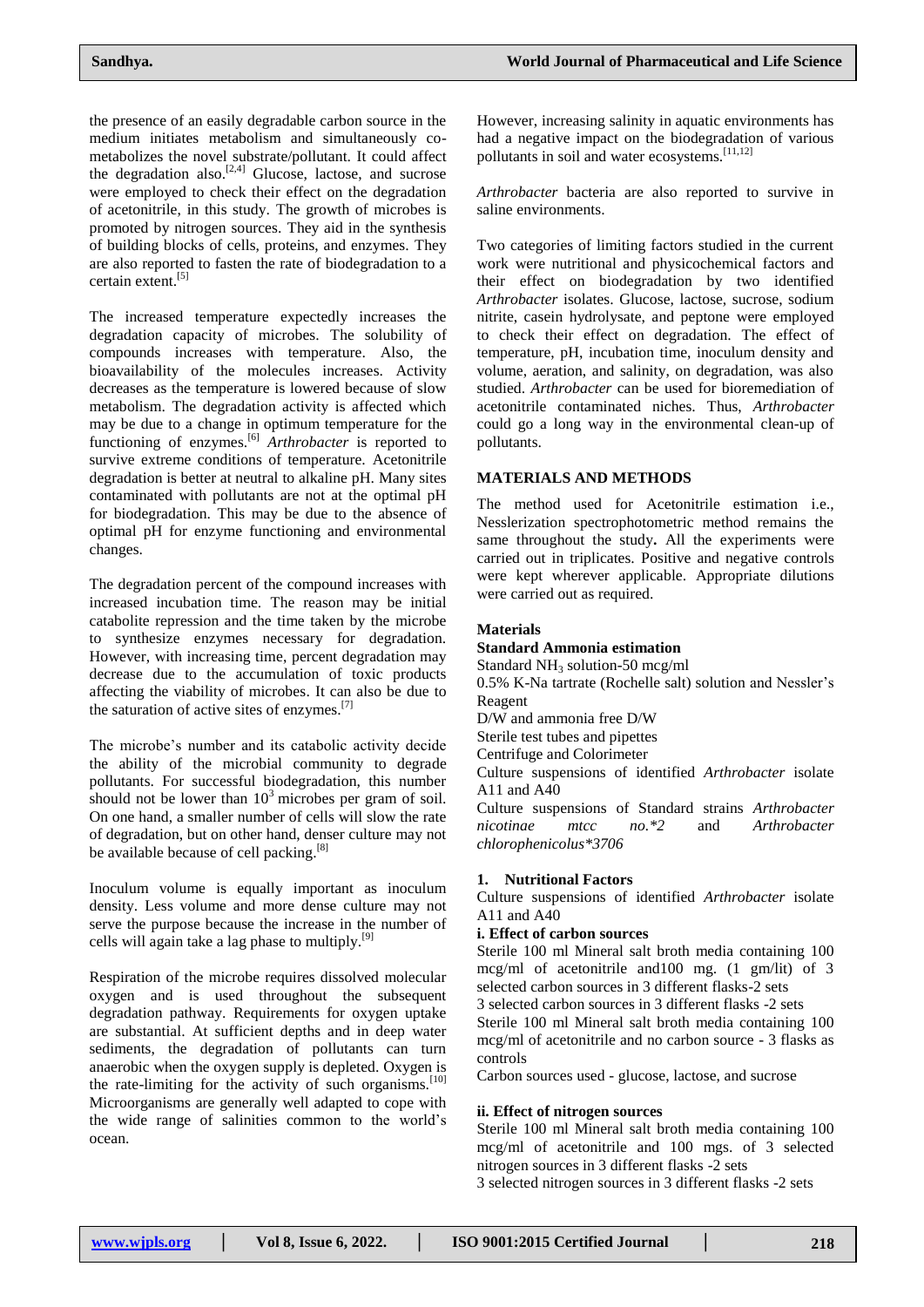Sterile 100 ml Mineral salt broth media containing 100 mcg/ml. of acetonitrile without nitrogen source -3 flasks as controls

Nitrogen sources used - sodium nitrite, casein hydrolysate, and peptone

## **2. Physicochemical Factors**

# **i. Effect of temperature**

Sterile 100 ml Mineral salt broth media containing 100 mcg/ml. of acetonitrile <sup>-</sup> 5 flasks for 5 different temperatures (4, RT, 37, 45, and  $55^{\circ}$ C) – 2 sets and 1 set of flasks as a control for each temperature.

#### **RT—Room temperature**

#### **ii. Effect of pH**

Sterile 100 ml Mineral salt broth media containing 100 mcg/ml of acetonitrile 5 flasks with different pH (5, 6, 7, 8, and  $9 - 2$  sets and 1 set of flasks as a control for each pH

#### **iii. Effect of incubation time**

Sterile 100 ml Mineral salt broth media containing 100 mcg/ml of acetonitrile – 2 flasks plus 1 flask as control

#### **iv. Effect of inoculum density**

Culture suspensions of identified *Arthrobacter* isolates A11 and A40 with 5 different inoculum densities  $0.6$ ,  $0.7$ , 0.8, 0.9 and 1.0 (at 660 nm)

Sterile 100 ml Mineral salt broth media containing 100 mcg/ml of acetonitrile - 5 flasks for 5 different inoculum densities –2 sets and 1 flask as control

#### **v. Effect of inoculum volume**

Sterile 100 ml Mineral salt broth media containing 100 mcg/ml of acetonitrile - 5 flasks for 5 different inoculum volumes of cultures  $-2$  sets and 1 flask as control

#### **vi. Effect of aeration**

Sterile 100 ml Mineral salt broth media containing 100 mcg/ml of acetonitrile- 2 flasks-2 sets

#### **vii. Effect of salinity**

Sterile 100 ml Mineral salt broth medium containing 100 mcg/ml of acetonitrile 5 flasks with different salt concentrations of 0.5,1, 1.5, 2, 3, and  $4\% - 2$  sets and 1 set of flasks as controls. Sodium chloride

#### **METHOD**

**Degradation assay of acetonitrile**. Sterile Mineral salt liquid medium (100 ml) containing acetonitrile and different carbon/nitrogen sources was taken in different flasks and inoculated with 2 ml of *Arthrobacter* isolate A11 (0.5 @ 660 nm). A similar setup was done for isolate A40. A control flask without any carbon/nitrogen source was also kept. A control flask without any culture was also included. **A similar setup was employed for all nutritional and physicochemical conditions mentioned above.** They were all incubated at RT for 48 hrs. Aliquots were removed from the medium at end of 24 and 48 hrs of incubation. Growth, ammonia release, and change in pH were checked in the supernatant of aliquots.

As mentioned earlier growth of the isolate was checked colorimetrically at 660 nm. The pH of aliquots removed was read with a potentiometric pH meter. For ammonia concentration, Nesslerization spectrophotometric method was used. A set of standards was run by using NH**4**Cl as standards ranging from 1-5 mcg/ml. The absorbance was measured at 425 nm using D/W as blank.<sup>[13,14,15]</sup> The standard graph was plotted and the unknown values were determined from the graph. The degradation Percent was calculated by the standard formula.

## **RESULTS AND DISCUSSION**

Standard Ammonia estimation was carried out by Nesslerization spectrophotometric method and the values were obtained from the standard graph depicted in figure 1. These values were correlated with the concentration of acetonitrile and percentage degradation was calculated. The regression statistics of the standard graph of ammonia are shown in tables number 1 and 2.

Table number 3 depicts the growth of *Arthrobacter* isolates and standards whereas table number 4 shows the changes in pH, in the mineral salts medium containing acetonitrile.



**Figure 1: Standard graph for ammonia estimation by Nesslerization method.**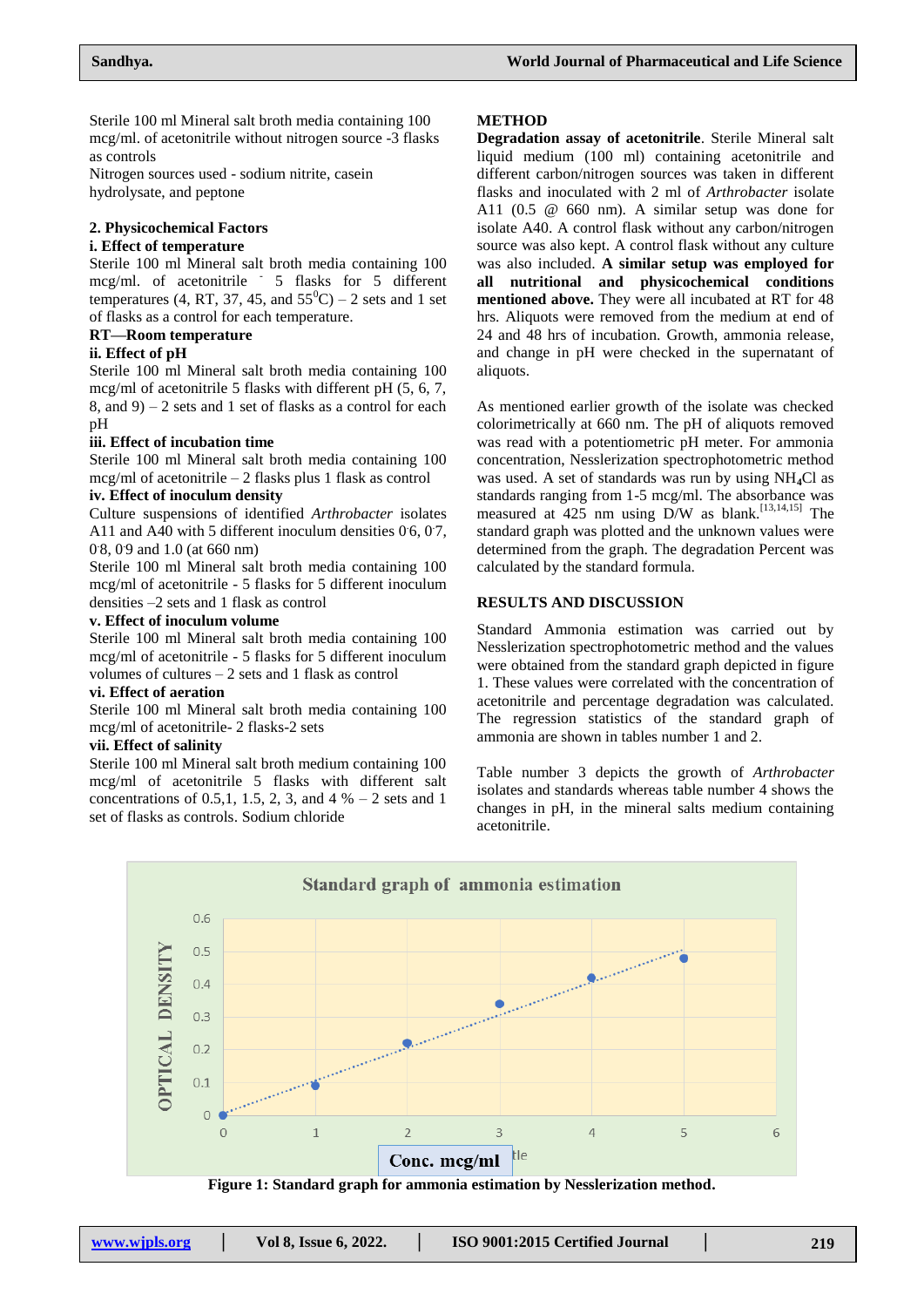| Table 1: Regression statistics of the standard plot of Ammonia estimation. |  |  |  |  |  |  |  |  |  |
|----------------------------------------------------------------------------|--|--|--|--|--|--|--|--|--|
|----------------------------------------------------------------------------|--|--|--|--|--|--|--|--|--|

|                          |          | <b>Regression Statistics</b> |           |                  |                |
|--------------------------|----------|------------------------------|-----------|------------------|----------------|
| <b>Multiple R</b>        | 0.993023 |                              |           |                  |                |
| <b>R</b> Square          | 0.986094 |                              |           |                  |                |
| <b>Adjusted R Square</b> | 0.982618 |                              |           |                  |                |
| <b>Standard Error</b>    | 0.024909 |                              |           |                  |                |
| <b>Observations</b>      | 6        |                              |           |                  |                |
| <b>ANOVA</b>             |          |                              |           |                  |                |
|                          | df       | SS                           | <b>MS</b> | $\boldsymbol{F}$ | Significance F |
| <b>Regression</b>        |          | 0.176001                     | 0.176001  | 283.6554         | 7.28501E-05    |
| <b>Residual</b>          | 4        | 0.002482                     | 0.00062   |                  |                |
| <b>Total</b>             | 5        | 0.178483                     |           |                  |                |

**Table 2: Regression statistics of the standard plot of Ammonia estimation.**

|            | <b>Coefficients</b> | <b>Standard Error</b> | <b>Stat</b> | P-value | Lower 95% | Upper $95\%$ | Lower $95.0\%$ | Upper $95.0\%$ |
|------------|---------------------|-----------------------|-------------|---------|-----------|--------------|----------------|----------------|
| Intercept  | 0.007619            | 0.018028              | 0.422621    | 0.69430 | $-0.0424$ | 0.05767      | $-0.042434$    | 0.0576         |
| X Variable | 100285              | 0.005954              | 16.84207    | .2905   | 0.0837    | ).11681      | 0.083753       | 0.1168         |

**Table 3: Growth of the identified** *Arthrobacter* **isolates and** *Arthrobacter* **standard strains measured as optical density /absorbance at 660nm in acetonitrile medium.**

|              |          | Growth measured at 660 nm |
|--------------|----------|---------------------------|
| Isolate no   | $24$ hrs | 48 hrs                    |
| A 11         | 0.06     | 0.12                      |
| A40          | 0.12     | 0.13                      |
| AS1          | 0.06     | 0.08                      |
| $\mathbf{C}$ | .03      |                           |

**Table 4: pH of the acetonitrile medium inoculated with probable** *Arthrobacter* **isolates and** *Arthrobacter* **standard strains.**

|                |      | pH at    |        |
|----------------|------|----------|--------|
| Isolate number | 0 hr | $24$ hrs | 48 hrs |
| A11            | 7.84 | 7.69     | 7.49   |
| A40            | 7.84 | 7.85     | 7.36   |
| AS1            | 7.75 | 7.55     | 7.63   |
| AS2            | 7.84 | 7.44     | 7.58   |
| <b>Control</b> | 7.1  | 74       | 7.4    |

## **Nutritional Factors**

The results of the effect of Carbon and Nitrogen sources on biodegradation by *Arthrobacter* isolates A11 and A40 are tabulated in tables 5 and 6.

# **I. Effect of carbon sources**

**Table 5: Degradation of Acetonitrile in presence of different carbon sources at 24 and 48 hrs, by** *Arthrobacter,* **isolates A11 and A40.**

| <b>Isolate/Carbon source</b> |          | <b>Glucose</b> |          | Lactose   | <b>Sucrose</b> |          |  |
|------------------------------|----------|----------------|----------|-----------|----------------|----------|--|
|                              | $24$ hrs | 48 hrs         | $24$ hrs | 48 hrs    | $24$ hrs       | $48$ hrs |  |
| A 1 1                        | 73.17%   | 78.24%         | 75%      | $87.2 \%$ | 15.7 %         | 20 %     |  |
| A40                          | 41.65%   | 62.92%         | 50.8 $%$ | 64.7%     | 14.1<br>$\%$   | 21.2 %   |  |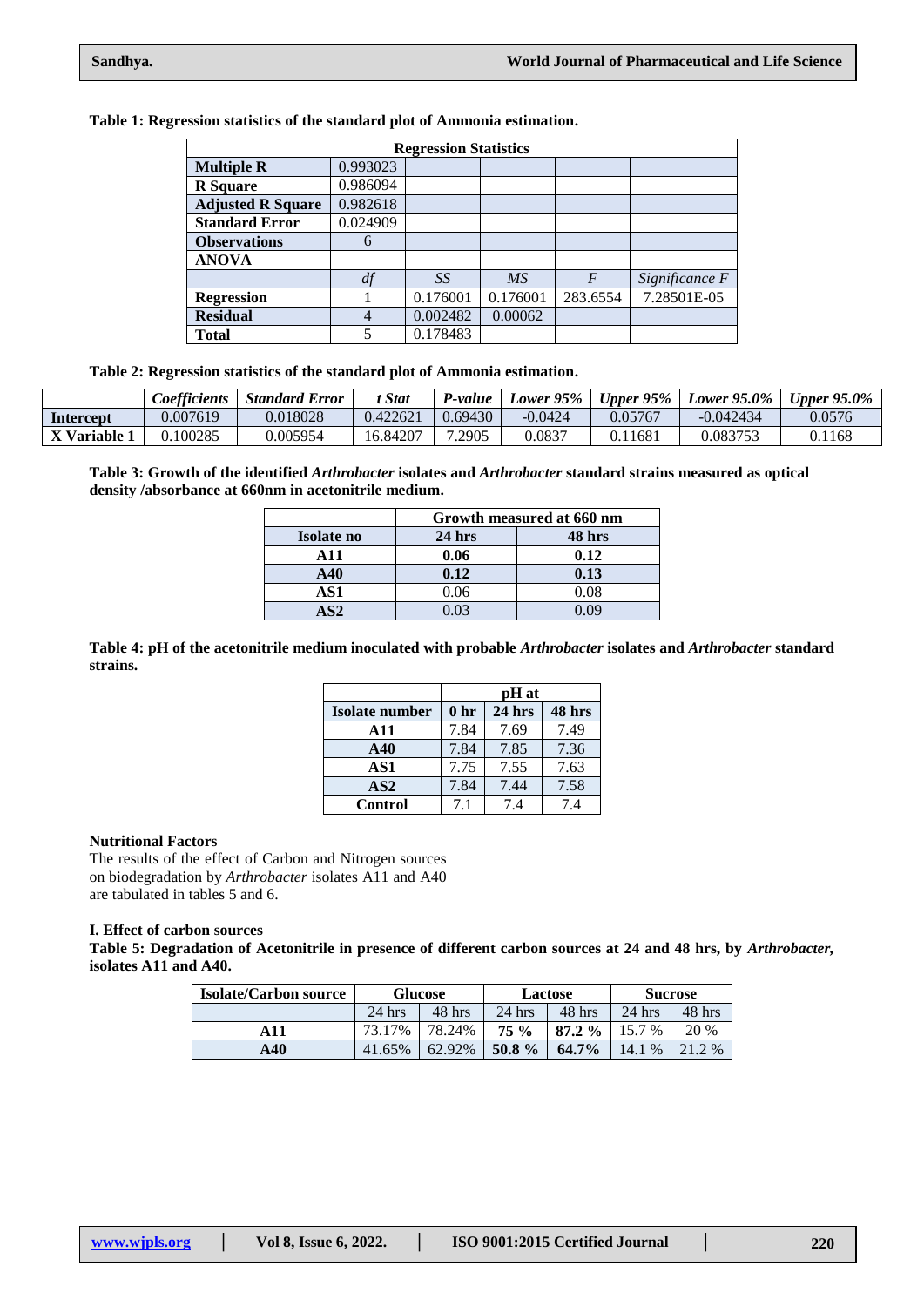#### **ii. Effect of Nitrogen sources**

**Table 6: Degradation of Acetonitrile in presence of different nitrogen sources at 24 and 48 hrs, by** *Arthrobacter,* **isolates A11 and A40.**

| <b>Isolate/Carbon source</b> |          | Peptone  | <b>Casein hydrolysate</b> |          | Sodium nitrite |        |  |
|------------------------------|----------|----------|---------------------------|----------|----------------|--------|--|
|                              | $24$ hrs | $48$ hrs | $24$ hrs                  | $48$ hrs | $24$ hrs       | 48 hrs |  |
| A 1 1                        | 71.18%   | 75.42%   | 66%                       | 66.2%    | 14.5%          | 18.1%  |  |
| A40                          | 39.65%   | 49.92%   | 47.8%                     | 58.7%    | 9%             | 1.2%   |  |

### **2. Physicochemical Factors**

The results of the effect of temperature, pH, incubation time, inoculum density and volume, aeration, and salinity, on degradation by *Arthrobacter,* isolates A11 and A40 are tabulated in **tables 7 to 13.**

# **i. Effect of temperature**

**Table 7: Degradation % of Acetonitrile at different temperatures by** *Arthrobacter* **isolates A11 and A40 at 24 and 48 hrs.**

| <b>Isolate/Temp</b> | 4"C      |        | RТ       |          | $37^{\circ}$ C |        | $45^{\circ}$ C |        | $55^{\circ}$ C |          |
|---------------------|----------|--------|----------|----------|----------------|--------|----------------|--------|----------------|----------|
|                     | $24$ hrs | 48 hrs | $24$ hrs | 48 hrs   | $24$ hrs       | 48 hrs | $24$ hrs       | 48 hrs | $24$ hrs       | $48$ hrs |
| A11                 | 14.3%    | .1%    | 70.19%   | 74.2%    | 64%            | 64.2%  | 60%            | 61%    | 51%            | 51.7%    |
| A40                 | 9%       | 10.2%  | 38.55%   | $49.2\%$ | 48.8%          | 58.7%  | 42%            | 45.5%  | 35.7%          | 36.7%    |

#### **ii. Effect of pH**

**Table 8: Degradation % of Acetonitrile at different pH by** *Arthrobacter* **isolates A11 and A40 at 24 and 48 hrs.**

| Isolate/ pH |          |          |                  |          |                      |          |                    |           |          |        |
|-------------|----------|----------|------------------|----------|----------------------|----------|--------------------|-----------|----------|--------|
|             | $24$ hrs | $48$ hrs | $24 \text{ hrs}$ | $48$ hrs | $24$ hrs             | $48$ hrs | $\frac{1}{24}$ hrs | $-48$ hrs | $24$ hrs | 48 hrs |
| A11         | 3%       | 4%       | 16.3%            |          | $18.1\%$ 67.9% 77.2% |          | 56%                | 59%       | 51%      | 51%    |
| A40         | 4%       | 4%       | 7%               | $11.2\%$ | 141.5%               | $49.9\%$ | 44%                | 46.5%     | 36.7%    | 37%    |

#### **iii**. **Effect of Incubation time**

**Table 9: Degradation % of Acetonitrile by** *Arthrobacter* **isolates A11 and A40**, **at 24 and 48 hrs.**

| <b>Isolate / Incubation time</b> | $\frac{1}{24}$ hrs | 48 hrs             |
|----------------------------------|--------------------|--------------------|
| A 11                             | 73.17%             | 78.24%             |
| $\mathbf{A40}$                   |                    | $41.65\%$   62.92% |

#### **iv. Effect of inoculum density**

**Table 10: Degradation % of Acetonitrile using different inoculum densities by** *Arthrobacter* **isolates A11 and A40, at 24 and 48 hrsv.**

| <b>Isolate/Inoculum density</b> | 0.6      |        | 0.7      |          | 0.8      |          | 0.9      |          |          |          |
|---------------------------------|----------|--------|----------|----------|----------|----------|----------|----------|----------|----------|
|                                 | $24$ hrs | 48 hrs | $24$ hrs | $48$ hrs | $24$ hrs | $48$ hrs | $24$ hrs | $48$ hrs | $24$ hrs | 48 hrs   |
|                                 | 28%      | 30%    | 47.9%    | 48%      | 50%      | 52%      | 67.5%    | 72.9%    | 69%      | 74.2%    |
| A40                             | 21%      | 24.7%  | 25.6%    | 26%      | 28%      | 30%      | 38%      | 43%      | 39.5%    | $45.9\%$ |

## **v. Effect of inoculum volume**

**Table 11: Degradation % of Acetonitrile using different inoculum volumes by** *Arthrobacter* **isolates A11 and A40, at 24 and 48 hrs.**

| <b>Isolate/Inoculum volume-%</b> |       |       |     |     |          |          |     |     |     |       |  |
|----------------------------------|-------|-------|-----|-----|----------|----------|-----|-----|-----|-------|--|
|                                  | 24    | 48    | 24  | 48  | $24$ hrs | 48 hrs   | 24  | 48  | 24  | 48    |  |
|                                  | hrs   | hrs   | hrs | hrs |          |          | hrs | hrs | hrs | hrs   |  |
| A11                              | 23%   | 38%   | 50% | 65% | 69%      | $75.2\%$ | 59% | 57% | 45% | 34%   |  |
| A40                              | 21.5% | 20.4% | 34% | 35% | $43.2\%$ | 47.9%    | 35% | 34% | 22% | 22.6% |  |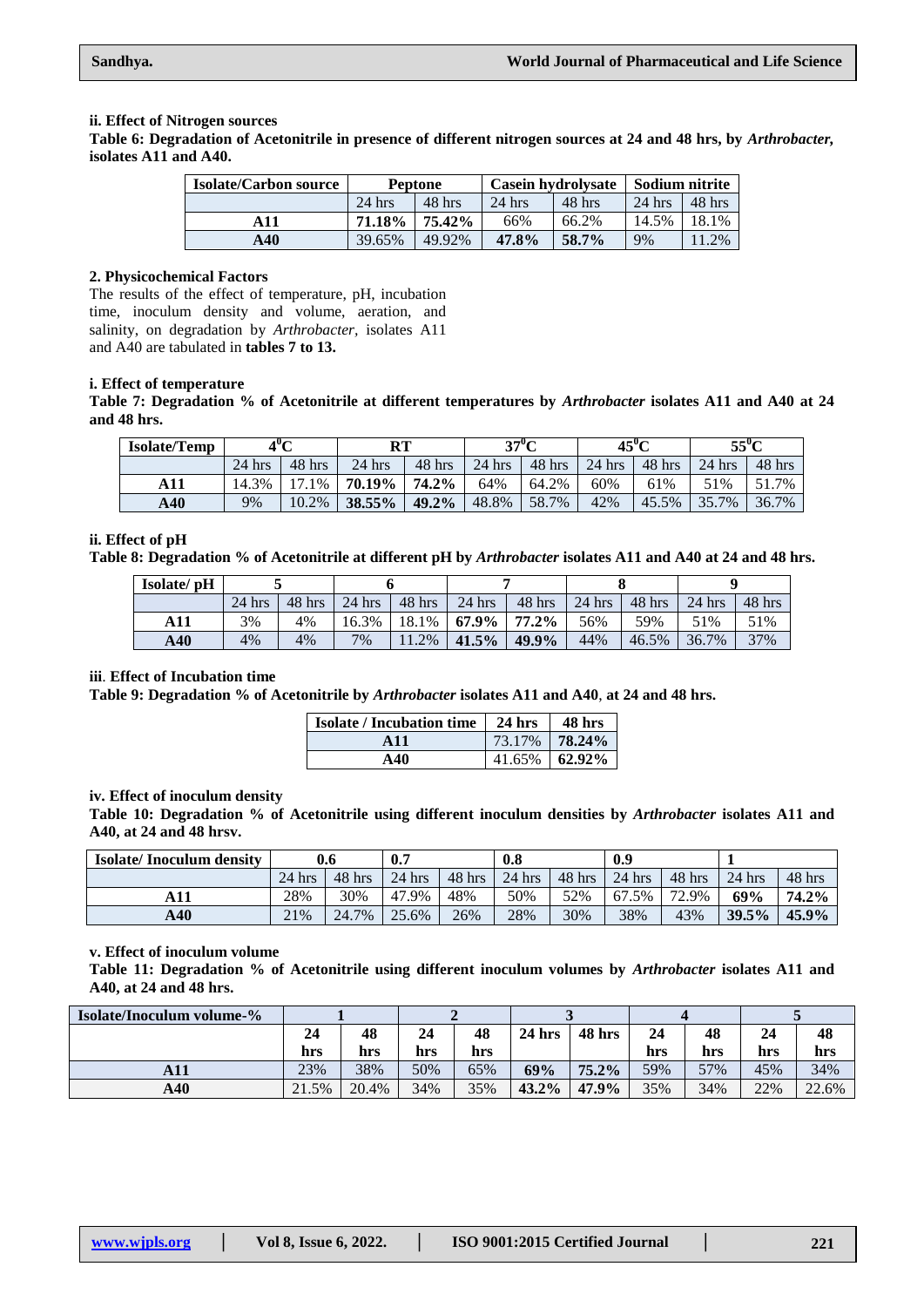#### **vi. Effect of aeration**

**Table 12: Degradation % of Acetonitrile under Static and Shaker conditions by** *Arthrobacter* **isolates A11 and A40, at 24 and 48 hrs.**

| <b>Isolate / Aeration condition</b> |          | <b>Shaker</b> | <b>Static</b> |        |  |
|-------------------------------------|----------|---------------|---------------|--------|--|
|                                     | $24$ hrs | 48 hrs        | $24$ hrs      | 48 hrs |  |
| A11                                 | 73.17%   | 78.24%        | 73.17%        | 78.24% |  |
| A40                                 | 41.65%   | 62.92%        | 41.65%        | 62.92% |  |

**vii. Effect of salinity**

**Table 13: Degradation % of Acetonitrile using different salt concentrations in medium, by** *Arthrobacter* **isolates A11 and A40, at 24 and 48 hrs.**

| <b>Isolate/Salt</b><br>concentration % | $\mathbf{0.5}$ |        |          |          |          |        |          |        |          |        |
|----------------------------------------|----------------|--------|----------|----------|----------|--------|----------|--------|----------|--------|
|                                        | $24$ hrs       | 48 hrs | $24$ hrs | $48$ hrs | $24$ hrs | 48 hrs | $24$ hrs | 48 hrs | $24$ hrs | 48 hrs |
| A11                                    | 69.9%          | 87.8%  | 55.1%    | 55.7%    | 35.3%    | 35.9%  | 10.5%    | 10.2%  | 0%       | 0%     |
| A40                                    | 85%            | 88%    | 60.2%    | 60.8%    | 25.4%    | 25.1%  | 5.6%     | 5.3%   | 0%       | 0%     |

## **CONCLUSIONS**

*Arthrobacter* is indigenous to soil and wastewater ecosystems. It can biodegrade a wide array of pollutants including Acetonitrile. The contemporary times require the development of microbial inocula for bioremediation of such polluted habitats. The knowledge about the degrading abilities of native microbial populations is also important.[16] Bioremediation requires the optimization of parameters used in cultivating the organism. Biodegradation can be achieved efficiently if the optimum conditions for degradation are provided to the microbe. Biostimulation is a widely used approach to bioremediation. It involves additions of electron donors, electron acceptors or nutrients, or changes in pH, moisture, and aeration. Bioremediation can also be achieved through bioaugmentation.<sup>[17]</sup> Bioaugmentation is a type of bioremediation that requires studying the indigenous forms present in the location to assess<br>if biostimulation is  $\frac{1}{8}$  possible.<sup>[18]</sup> Hence optimum if biostimulation is Hence optimum nutritional and physicochemical conditions were determined that can be employed for acetonitrile degradation by *Arthrobacter* isolates A11 and A40. Both these isolates showed maximum degradation of Acetonitrile in presence of lactose and casein as carbon and nitrogen sources respectively. Other optimum conditions for degradation were room temperature, pH 7, 48 hrs of incubation, static conditions and inoculum density of 1, inoculum volume of 3%, and salt concentration of 0.5% in the medium. *Arthrobacter* species are non-fastidious and can easily grow in simple media. *Arthrobacter is* one such sole organism that can degrade/bioremediate a multitude of pollutants from almost all the categories of pollutants. Due to their ubiquitous presence in soil, it can be explored to bioremediate subsurface pollution and thus the environmental clean-up. Any bioremediation strategy needs to be applied practically. It should be economically and technically feasible. This remains an important challenge to overcome.<sup>[16]</sup>

**ACKNOWLEDGMENTS**

I am thankful to our principal for providing us with facilities and encouragement for carrying out this project at Smt. Chandibai Himathmal Mansukhani College, Ulhasnagar.

## **REFERENCES**

- 1. Acharya, A., & Desai, A. J. Studies on utilization of acetonitrile by Rhodococcus erythropolis A10. World Journal of Microbiology and Biotechnology, 1997; 13(2): 175-178.
- 2. Sihag, S., Pathak, H., & Jaroli, D. P. Factors Affecting the Rate of Biodegradation of Polyaromatic Hydrocarbons. International Journal Pure Applied Biosciences, 2014; 2(3): 185-202.
- 3. Zhao, X., Wang, L., Du, L., Yang, J., Dong, J., & Ma, F. Optimization of culturing conditions for isolated *Arthrobacter sp. ZXY-2*, is an effective atrazine-degrading, and salt-adaptive bacterium. RSC advances, 2017; 7(53): 33177- 33184.
- 4. Guo, Y., Rene, E. R., Wang, J., & Ma, W. Biodegradation of polyaromatic hydrocarbons and the influence of environmental factors during the cocomposting of sewage sludge and green forest waste. Bioresource technology, 2020; 297: 122434.
- 5. Aamr, A., & Cuiling, J. Bacterial influence on textile wastewater decolorization. Journal of Environmental protection, 2012.
- 6. Zekri, A.Y., and Omar, C. Effect of Temperature on Biodegradation of Crude Oil Energy Sources, 2005; (27): 233–244.
- 7. Arora, N. K., Fatima, T., Mishra, I., Verma, M., Mishra, J., & Mishra, V. Environmental sustainability: challenges and viable solutions. Environmental Sustainability, 2018; 1(4): 309-340.
- 8. Masciandaro, G., Macci, C., Peruzzi, E., Ceccanti, B., & Doni, S. Organic matter–microorganism–plant in soil bioremediation: a synergic approach. Reviews in Environmental Science and Bio/Technology, 2013; 12(4): 399-419.
- 9. Masciandaro, G., Macci, C., Peruzzi, E., Ceccanti, B., & Doni, S. Organic matter–microorganism–plant